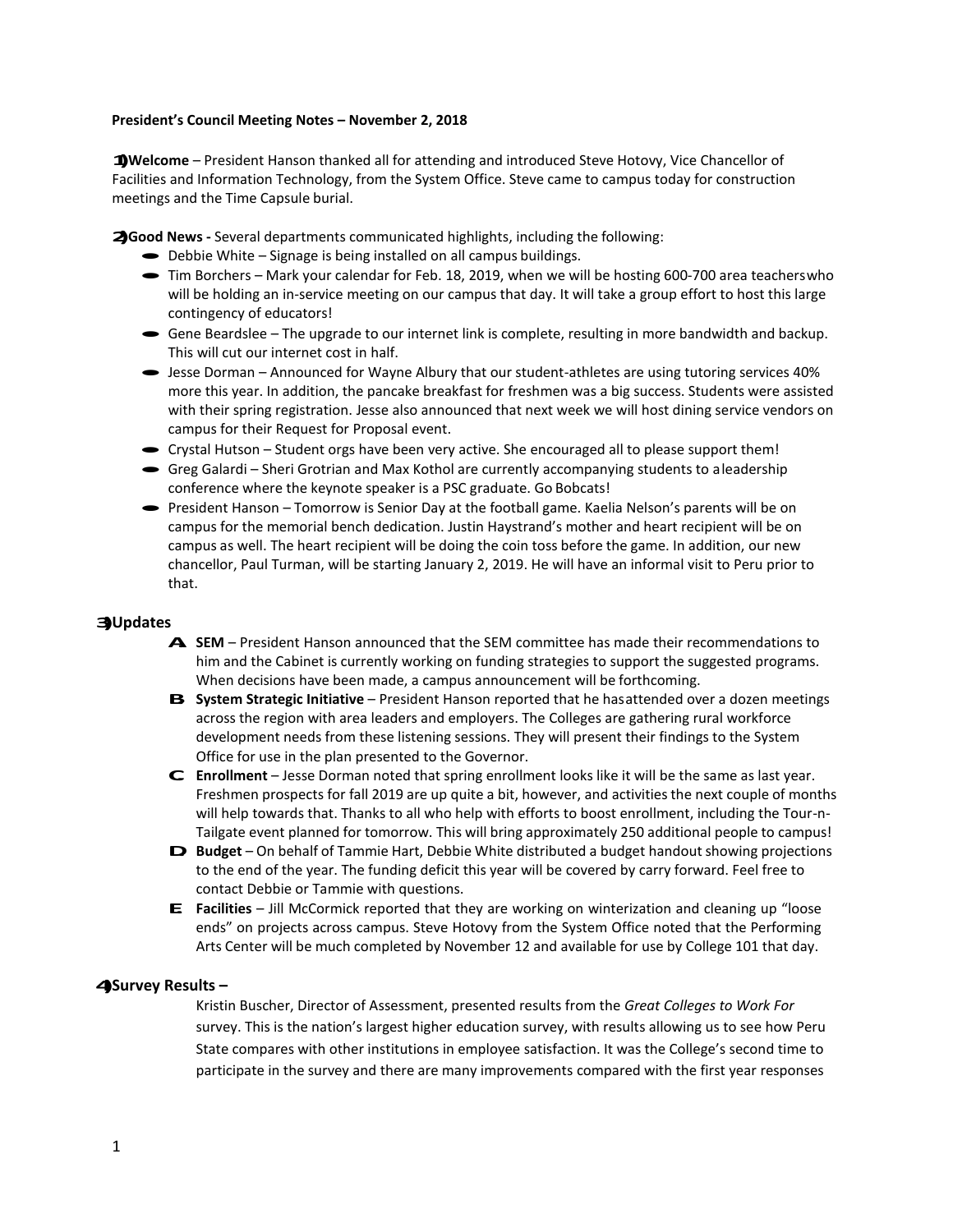(2016). This year, 253 institutions participated in the survey, which measures feedback on 15 dimensions, rated on a 1-5 scale.

Kristin distributed handouts detailing the dimension descriptions and classification guidelines, as well as the confidentiality statement. Some have expressed concerns about sharing honest responses due to questions about confidentiality. Kristin assured all that survey responses are completely confidential.

A few of the results are listed here, compared with 2016:

|                                     | 2016                          | 2018                          |
|-------------------------------------|-------------------------------|-------------------------------|
| # Participated                      | 68                            | 92                            |
| Response Rate                       | 42.5%                         | 53.5%                         |
| (National average 44%)              |                               |                               |
| <b>Highest Performing Dimension</b> | Pride                         | Supervisor/Dept. Chairs       |
| Second Highest Dimension            | Job Satisfaction/Support      | Pride                         |
| Lowest Performing Dimension         | Respect & Appreciation        | Policies/Resources/Efficiency |
| Second Lowest Dimension             | Policies/Resources/Efficiency | <b>Fairness</b>               |
|                                     |                               |                               |

Kristin offered additional handouts explaining the top five themes in response to the following two questions: questions:<br>1) What do you appreciate most about working at this institution?

- 
- What do you appreciate most about work<br>• Commitment to College and Students • Commitment to College and S<br>• Relationships with Colleagues
	-
	- Relationships with Coll<br>• Working with Students
	- Working with Students<br>• Friendly and Welcoming Community
	- Friendly and Welcomin<br>• Supportive Leadership
- $\bullet$  Supportive Leadership<br> **2**) What would make this institution a better place to work?
	- Pay and Benefits
	- Pay and Benefits<br>• Employee Relations • Employee I<br>• Leadership
	-
	- Leadership<br>• Equity and Fairness
	- Work/Life Balance and Flexibility

The survey response data will be used in connection with these Strategic Plan KPIs:

- · Goal 1, Outcome 3 Peru State College students will learn from excellent faculty members who create innovative and engaging learning experiences and contribute to their academic disciplines.
- · Goal 2, Outcome 3 Peru State College will enhance the safety and accessibility of the campus environment while developing effective partnerships to meet emergingneeds.
- Goal 4, Outcome 1 Peru State College will attract and retain an engaged, professionally active faculty and staff, cultivating a College-wide culture of organizational integrity, effectiveness, openness and unity.

Kristin noted that Dr. Hanson is asking all three of the Senates to identify ways to improve the areas of concern in the survey and present those ideas at their next meeting with him. She also noted that these results are available on the shared drive in the iresearch folder. Anyone with questions should feel free to contact her (**[kbuscher@peru.edu](mailto:kbuscher@peru.edu)** or ext. 2298).